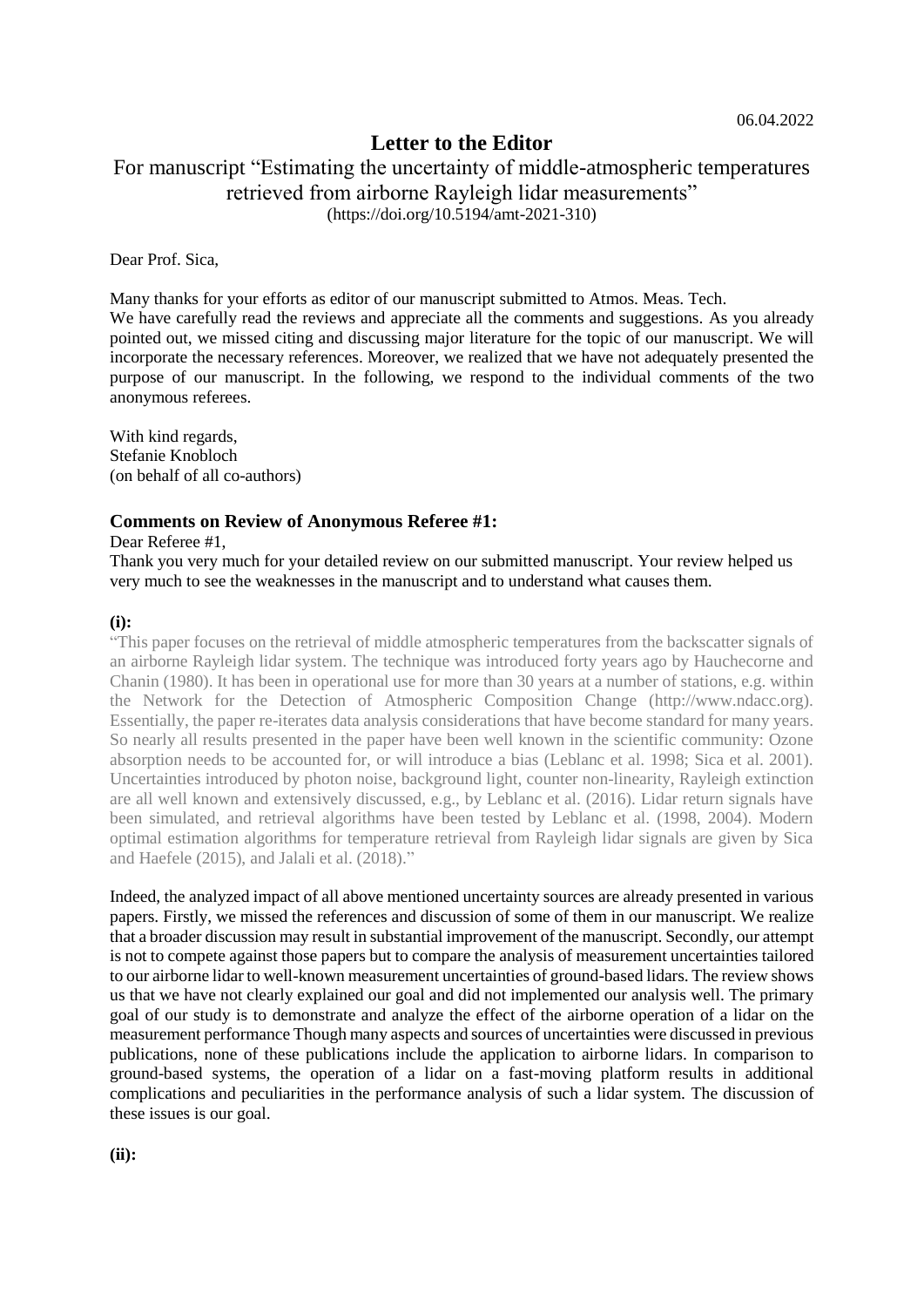"I did not understand the attempt to quantify signal-induce-noise (SIN) in section 4.4. I am not sure if SIN can be detected in this way. A more standard way would be to look at the decay of the background for varied maximum light exposures of the photo-detector."

Our aspiration is to analyze the possibility of a nonlinear behavior of a detector based solely on existing measurements that were obtained during the SouthTRAC campaign. Your proposed method implies the need for additional measurements carried out in the laboratory.

# **(iii):**

"Unfortunately, overall, I see very little new scientific findings in this paper, and feel that very major revisions are needed, before this is acceptable for publication in AMT."

Yes, we agree with your conclusion. In the present version, the conclusions of the manuscript are not sufficiently worked out and guide to a different statement than we actually want to make. We will reorganize the manuscript and clearly state the purpose, namely, the investigation of differences between our presented uncertainties of an airborne lidar and uncertainties of a ground-based lidar (e.g. based on literature).

# **(iv):**

"The comparison of observed, simulated, and ERA-5 analysed temperature waves in Fig. 4 is new and interesting. It shows the capabilites of the airborne lidar to observe large gravity waves over one of the worlds hot-spots. This is worth presenting, maybe expanding."

We agree that the comparison represents an engaging result which we should give more attention, especially for the sake of future gravity waves analyses based on ALIMA measurements.

# **(v):**

"The claim that the skewed Poisson statistics of photon counting introduce a high bias in retrieved density and a low bias in retrieved temperature is new to me, but not explained very clearly. I would expect that this bias would be within the estimated uncertainty, and would only be significant at very low total photon counts. However, it would be interesting to have a more detailed look at this."

# We are not sure what you are actually referring to, e.g. which paragraph/chapter, Fig. 7?

# **(vi):**

"In summary, I suggest major revisions for this paper. All the parts that re-iterate well known facts, already described in, e.g., Leblanc et al. (2016) should be dropped, or should be shortened to a few paragraphs. The focus of the paper should be on the new findings, e.g. those I mentioned above. Most AMT readers have little time, so new papers need to be concise and need to present important new findings only."

We agree with you! We missed to adequately state the purpose of our manuscript And focused too much on the description of our work instead of discussing the new findings as well as their implications for the analysis of airborne lidar temperature profiles.

# **Comments on Review of Anonymous Referee #2:**

Dear Referee #2,

Many thanks for your mindful review and pointing out the weaknesses of our manuscript.

# **(i):**

"This manuscript aims at characterizing measurement uncertainty for an airborne Rayleigh lidar (ALIMA), looking upward towards the stratosphere and mesosphere. One of the science objectives is to observe density and/or temperature disturbances associated with the propagation and dissipation of gravity wave in the middle atmosphere. The authors use lidar signal simulation to estimate certain components of this uncertainty. Most of the manuscript repeats what has been already published, and so my main recommendation is to re-submit after major revisions, including a re-organization of the manuscript to re-balance the weight given to each section, based on what has been already published and what has not. I recommend to refer to Leblanc et al. (2016) (citation below) who provide, for example, quantitative estimates of the uncertainty associated with molecular extinction and ozone